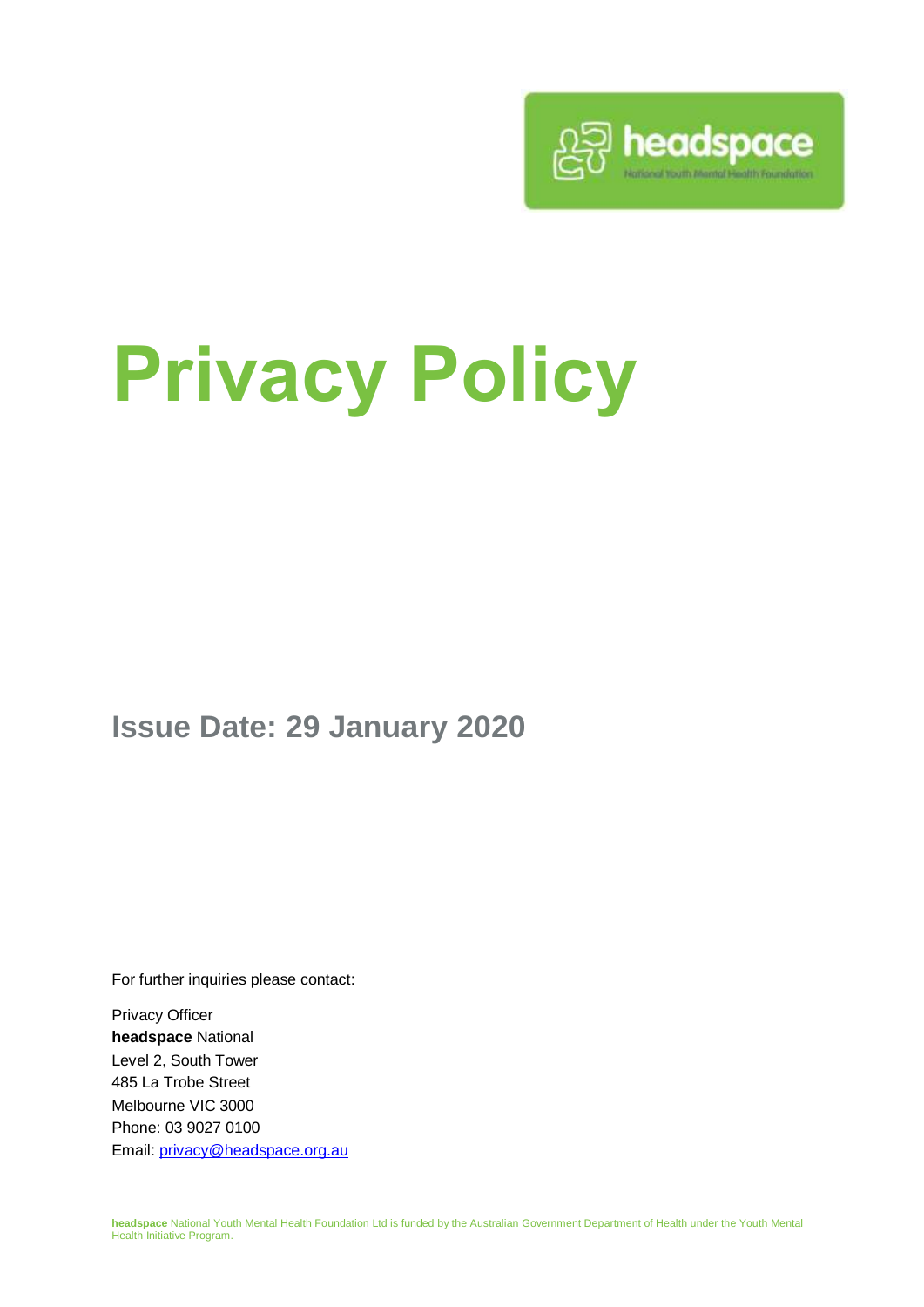### **Document History**

#### **Document Information**

<span id="page-1-1"></span><span id="page-1-0"></span>

| Category       | <b>Current Document Details</b>  |  |
|----------------|----------------------------------|--|
| Document owner | <b>Privacy Officer</b>           |  |
| Current author | <b>Privacy Officer</b>           |  |
| <b>Status</b>  | Final                            |  |
| Review         | Annual                           |  |
| Storage        | Intranet: Policy Centre: Privacy |  |

#### **Revision History and Document Approval**

| <b>Issue</b><br>Date | <b>Version</b> | <b>Summary of Changes</b>                                                                                                    | <b>Approved By and Date</b>      |          |
|----------------------|----------------|------------------------------------------------------------------------------------------------------------------------------|----------------------------------|----------|
| December<br>2014     | 2.0            | <b>Review of Existing Policy</b>                                                                                             | Finance Audit and Risk Committee | 10/12/14 |
| February<br>2015     | 2.1            | Amendment to para 8<br>Removal of specific<br>reference to New<br>Zealand                                                    |                                  |          |
|                      |                |                                                                                                                              | Executive                        |          |
| June 2015            | 2.2            | Amendments to paras 1,<br>$5$ , and $8$                                                                                      |                                  |          |
|                      |                | Minor changes advised<br>by HealthLegal                                                                                      |                                  |          |
| April 2019           | 2.3            | Amendments to para 6.7<br>re browsing                                                                                        | <b>Privacy Officer</b>           | 24/4/19  |
| January<br>2020      | 2.4            | Amendments to para 7.1<br>re provision of<br>information to partners for<br>evaluation, research and<br>reporting activities | Executive                        | 28/1/20  |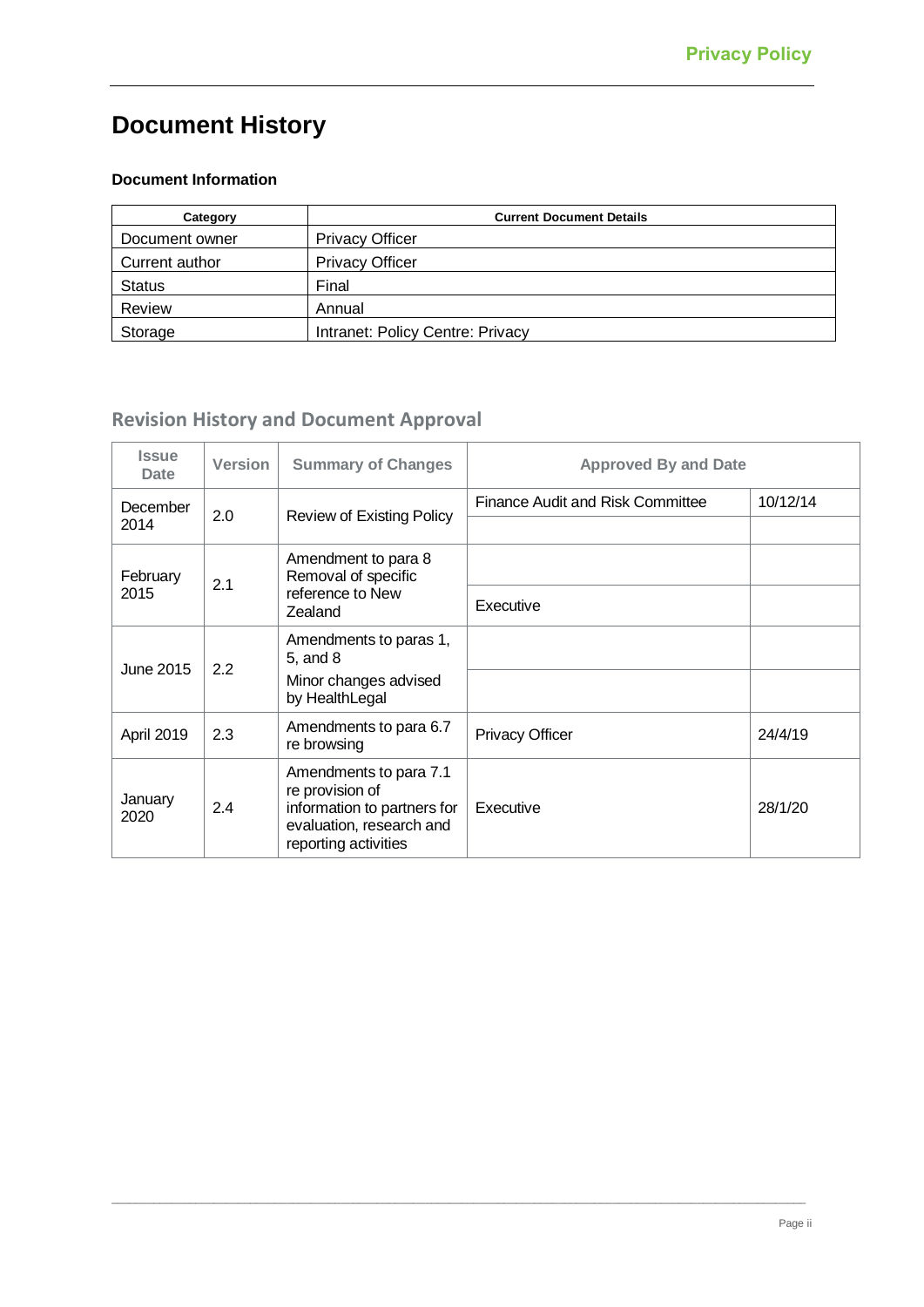# **Table of Contents**

| 1              |  |  |  |  |  |
|----------------|--|--|--|--|--|
| 2              |  |  |  |  |  |
| 3              |  |  |  |  |  |
| 3.1            |  |  |  |  |  |
| 4              |  |  |  |  |  |
| 5              |  |  |  |  |  |
| 6              |  |  |  |  |  |
| 6.1            |  |  |  |  |  |
| 6.2            |  |  |  |  |  |
| 6.3            |  |  |  |  |  |
| 6.4            |  |  |  |  |  |
| 6.5            |  |  |  |  |  |
| 6.6            |  |  |  |  |  |
| 6.7            |  |  |  |  |  |
| $\overline{7}$ |  |  |  |  |  |
|                |  |  |  |  |  |
| 7.1            |  |  |  |  |  |
| 7.2            |  |  |  |  |  |
| 8              |  |  |  |  |  |
| 8.1            |  |  |  |  |  |
| 8.2            |  |  |  |  |  |
| 8.3            |  |  |  |  |  |
| 9              |  |  |  |  |  |
| 9.1            |  |  |  |  |  |
| 9.2            |  |  |  |  |  |
| 9.3            |  |  |  |  |  |
| 9.4            |  |  |  |  |  |
| 9.5            |  |  |  |  |  |
| 10             |  |  |  |  |  |
| 11             |  |  |  |  |  |
| 12             |  |  |  |  |  |
| 13             |  |  |  |  |  |
|                |  |  |  |  |  |
|                |  |  |  |  |  |
|                |  |  |  |  |  |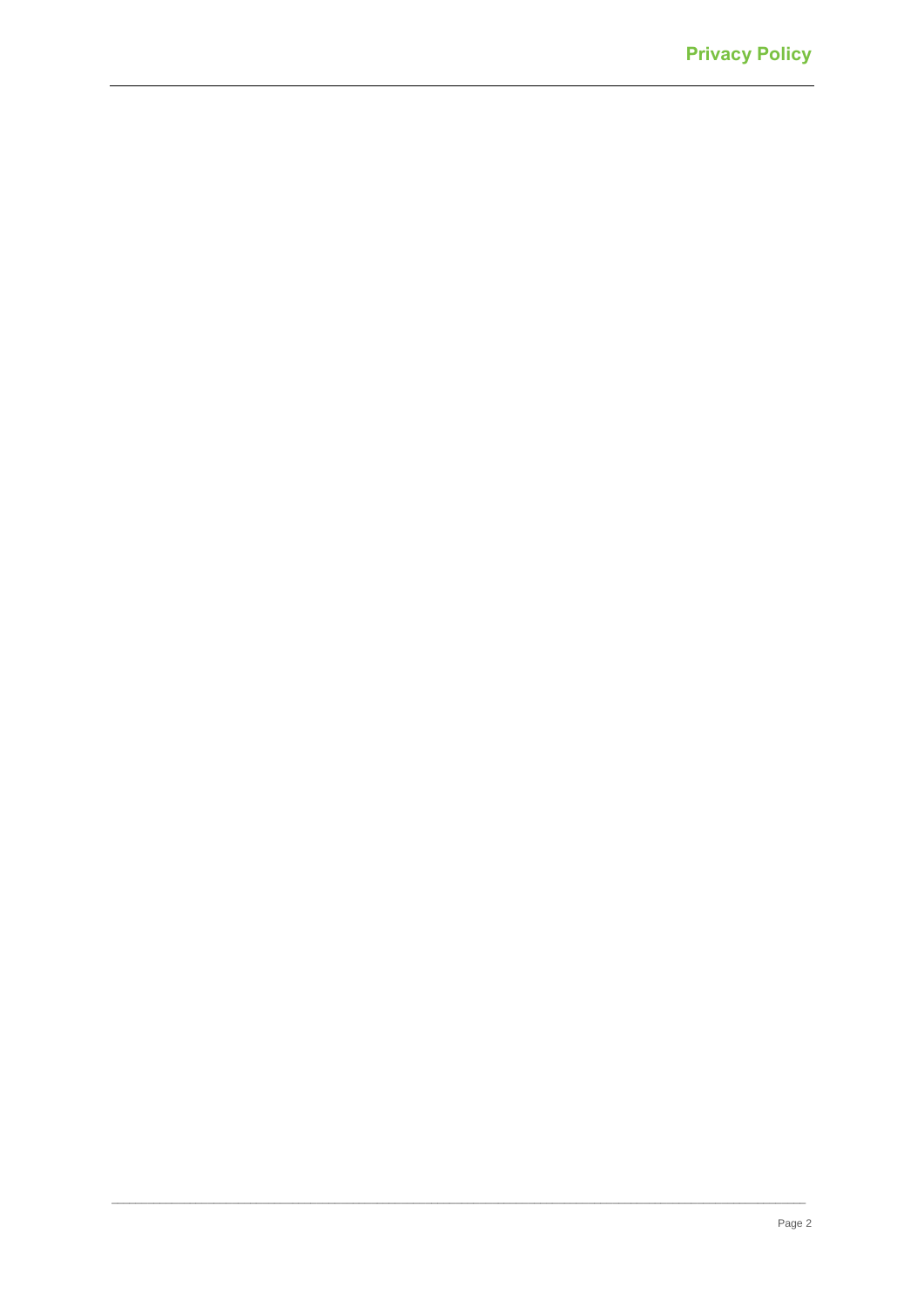### <span id="page-4-0"></span>**1 Purpose**

**headspace National Youth Mental Health Foundation Ltd** and its wholly owned subsidiaries **(headspace**, **we**, **us**, **our)** are committed to protecting your privacy.

# <span id="page-4-1"></span>**2 Scope**

This Privacy Policy sets out how we collect and manage personal information and the steps we take to protect it. This Privacy Policy operates in addition to our obligation of confidentiality to you if you are our client. Your use of the **headspace** website indicates that you accept this Privacy Policy and approve the collection, use and disclosure by **headspace**, of your personal information according to the terms below.

# <span id="page-4-2"></span>**3 Definition**

#### <span id="page-4-3"></span>**3.1 What is personal information?**

Personal information means information or an opinion, whether true or not and whether recorded in a material form or not, about an individual who is identified or reasonably identifiable.

# <span id="page-4-4"></span>**4 Dissemination and Review**

The current version of the policy will be posted to the website. This policy will be made available to all staff on the **headspace** intranet "harold" in the Policy Centre. All policies are made available to all new staff at induction with **headspace**. The policies are also available on the **headspace** extranet "ourspace"

The policy is reviewed annually or as changes are required. Approval of this policy and any amendments will be required by the Executive and the Board.

### <span id="page-4-5"></span>**5 External related standards / legislation**

**headspace** is required to comply with the Australian Privacy Principles (**APPs**) in the *Privacy Act 1988* (Cth) (**Privacy Act**). The APPs regulate the manner in which personal information is handled throughout its life cycle, from collection, to use and disclosure, storage, accessibility and disposal.

**headspace** is also required to comply with more specific privacy legislation in some circumstances, such as:

- a. applicable State and Territory health privacy legislation when we collect and handle health information in the relevant jurisdiction;
- b. the *Spam Act 2003* (Cth) which deals with restrictions on sending emails.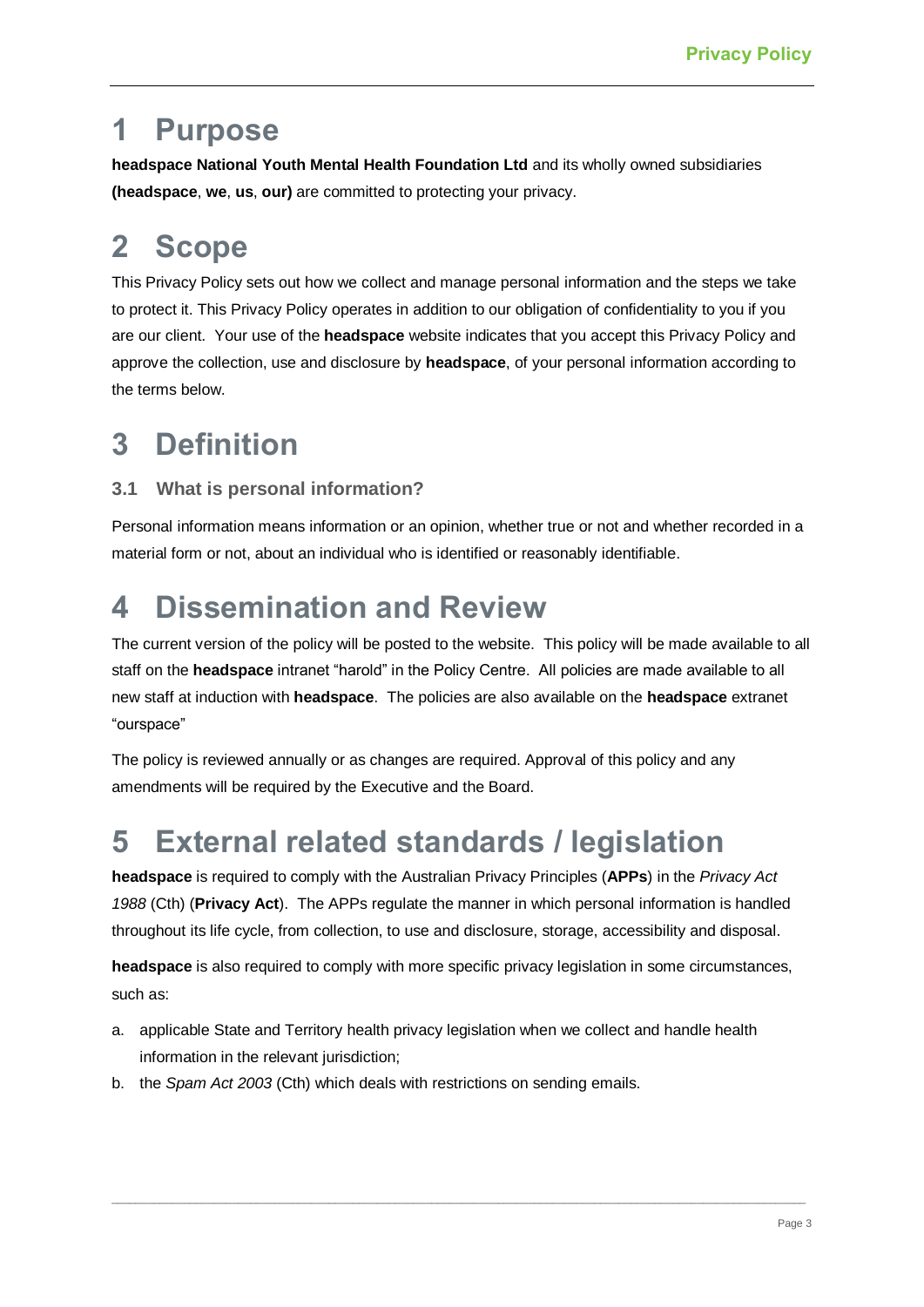# <span id="page-5-0"></span>**6 Collection**

#### <span id="page-5-1"></span>**6.1 Overview**

The type of personal information we collect about you depends on the type of dealings we have with you. You provide most of your personal information directly to us and for a specific purpose. When we collect personal information, we will whenever practical, outline why this information is being collected. We will only record personal information when you:

- a. send us a message (e.g. in the contact us section on the **headspace** website);
- b. ask us to provide you with services including as a client, online or by phone;
- c. make a comment on a **headspace** webpage;
- d. make a donation;
- e. ask to receive newsletters/updates;
- f. ask to obtain resources such as promotional materials;
- g. complete a feedback form;
- h. provide a specific submission to the site (e.g. stories, tips, art work, question etc);
- i. participate in a publicity photo shoot or other audio visual
- j. apply for a job with us;
- k. supply goods / services to us.

We sometimes collect your personal information from persons or sources other than you. For example:

- a. We may collect information from third parties if you are a potential supplier or service provider to **headspace**.
- b. When you apply for a job with us, we collect information about your qualifications and we may ask you to undertake certain tests and provide certain consents for further information collection, as part of our recruitment process.

If you do not provide the personal information requested, we may not be able to provide you with the information or services you require or a receipt for your tax deductible donation. Similarly, you may not have the opportunity to provide us with your goods or services.

#### <span id="page-5-2"></span>**6.2 Sensitive information**

Sensitive information is personal information that generally has greater privacy protections under the Privacy Act. It covers information about health, race and sexual preferences or practices, among other things. We will only collect such information from you and only if it is relevant to providing you with **headspace** clinical services.

#### <span id="page-5-3"></span>**6.3 Employees**

The Privacy Act does not apply to personal information about current or former employees and this Privacy Policy does not apply to that information. Instead, workplace laws prescribe the personal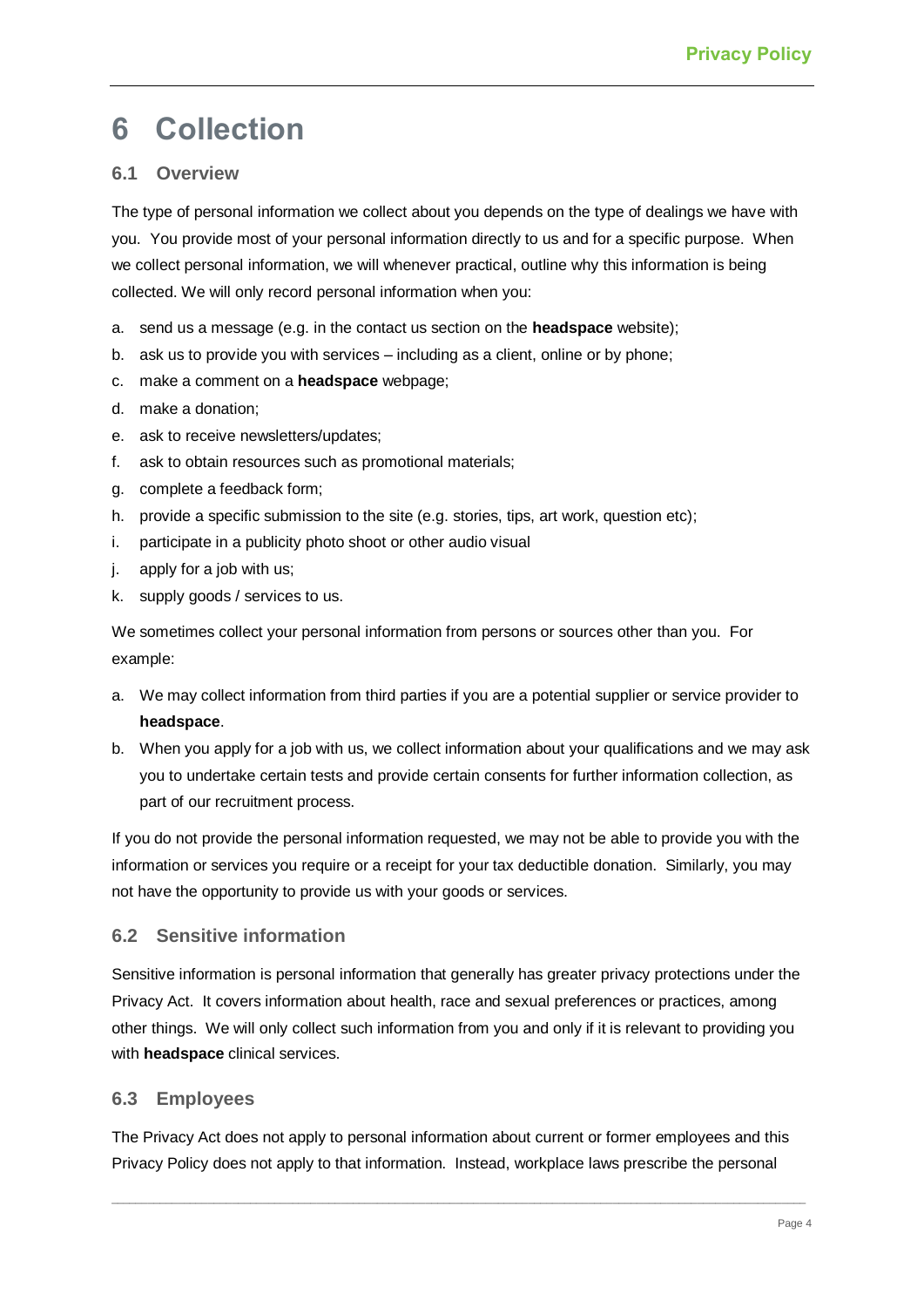information to be held in employee records and the way in which employees may access their personal employee records. Further, where State or Territory health privacy legislation applies, **headspace** is still required to protect the privacy of employee health information. This Privacy Policy will apply in those circumstances.

#### <span id="page-6-0"></span>**6.4 Users of headspace Learning Management System (LMS)**

**headspace** provides training to **headspace** employees and to lead agency employees working in **headspace** funded programs such as **headspace** centres. The training is delivered using the online LMS. When you participate in this training, **headspace** will collect personal information from you.

#### <span id="page-6-1"></span>**6.5 Users of headspace website and services**

We collect your personal information so that:

- a. you can register to use the **headspace** website to obtain access to the interactive parts of the site e.g. submitting stories, asking a question;
- b. we can provide you with services such as counselling through **eheadspace**.

In these circumstances, we will collect your email address (unless you prefer to use our phone service), date of birth and general details about your gender and whether you live in a metropolitan, regional or rural area. It is not necessary for you to provide your name to use the **headspace** website or **eheadspace** counselling services.

Any of the **headspace** staff may read your written communications with **headspace**, including emails. Where appropriate, they will be forwarded to the **headspace** clinical team.

If **headspace** needs to contact you via email, we will use the email address provided in registration. The personal details you give us will be kept confidential and will not be used for any other purpose, except as explained here.

We may also use your information to contact you so that we may offer counselling or other services to you.

#### <span id="page-6-2"></span>**6.6 Duty of Care**

In certain circumstances, if your communication with us raises safety concerns, we will try to contact you to check that you and/or others are safe. If necessary, we may need to pass on your contact information (if you have supplied it) to authorities who can help protect you and/or others, such as a crisis service or the police. Where possible we will work with you openly, letting you know if our concerns reach the point where we need to involve other services. We are obliged to try to protect you and/or others if the information you submit tells us that:

- a. you are being seriously hurt by someone else;
- b. you are thinking of seriously harming yourself;
- c. someone else is being, or is likely to be, seriously hurt by you or another person.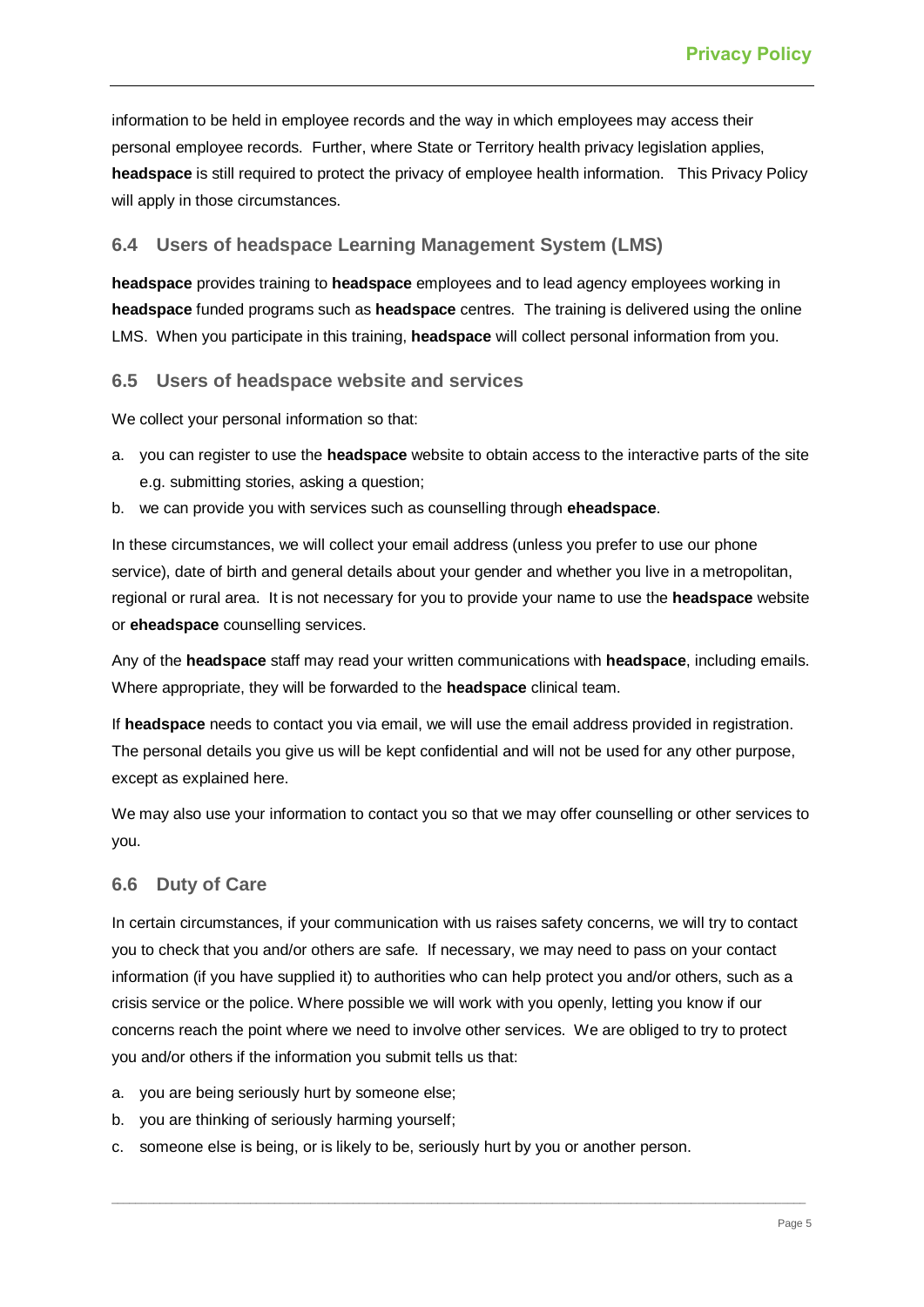#### <span id="page-7-0"></span>**6.7 Information provided by "cookies"**

**headspace** uses "cookies" as a reporting mechanism. Cookies identify traffic coming into and out of the **headspace** website. Cookies enable our web server to collect information back from your browser each time you visit the **headspace** website. You can find out more about the use of cookies at [www.cookiecentral.com.](http://www.cookiecentral.com/)

Cookies do not identify individual users. When you visit the **headspace** web site, our servers may record information about your usage, the time of your visit, its duration, the pages you visit and style settings. **headspace** does not collect information which can identify individuals who visit the site. Rather, when you visit the **headspace** site Google Analytics compiles data that record and log your visit with the following information collected for strictly statistical purposes only:

- a. the user's server address;
- b. the user's top level domain name (for example, .com, .gov, .au, .uk etc);
- c. the date and time of the visit to the site;
- d. the pages accessed and documents downloaded;
- e. the search words and referral sites used;
- f. the type of browser used.

Access to, and use of, this information is restricted to **headspace**. We do track your browsing activity so that we can improve our service delivery. No attempt will be made by **headspace** to identify individual users except:

- a. where we have obtained consent from the individual user to do so; or
- b. where we have a legal obligation to do so, for example if a law enforcement agency executes a warrant to inspect Google Analytics logs.

**headspace** will only use statistics obtained from cookies to ascertain and follow website usage to enable improvements, updates and maintenance of pages of the website.

### <span id="page-7-1"></span>**7 Use and Disclosure**

#### <span id="page-7-2"></span>**7.1 General**

We will only use your personal information for the purpose for which it was collected unless:

- a. you have consented to its use for another purpose;
- b. you would reasonably expect it to be used for a related purpose (or if the information is sensitive information, for a directly related purpose);
- c. it is permitted or required by law.

We will not disclose your personal information to any third parties without your consent, unless permitted or required to do so by law, in particular when we exercise our Duty of Care: **[Our Duty of](https://intranet.headspace.org.au/duty-of-care)  [Care](https://intranet.headspace.org.au/duty-of-care)** (Appendix A).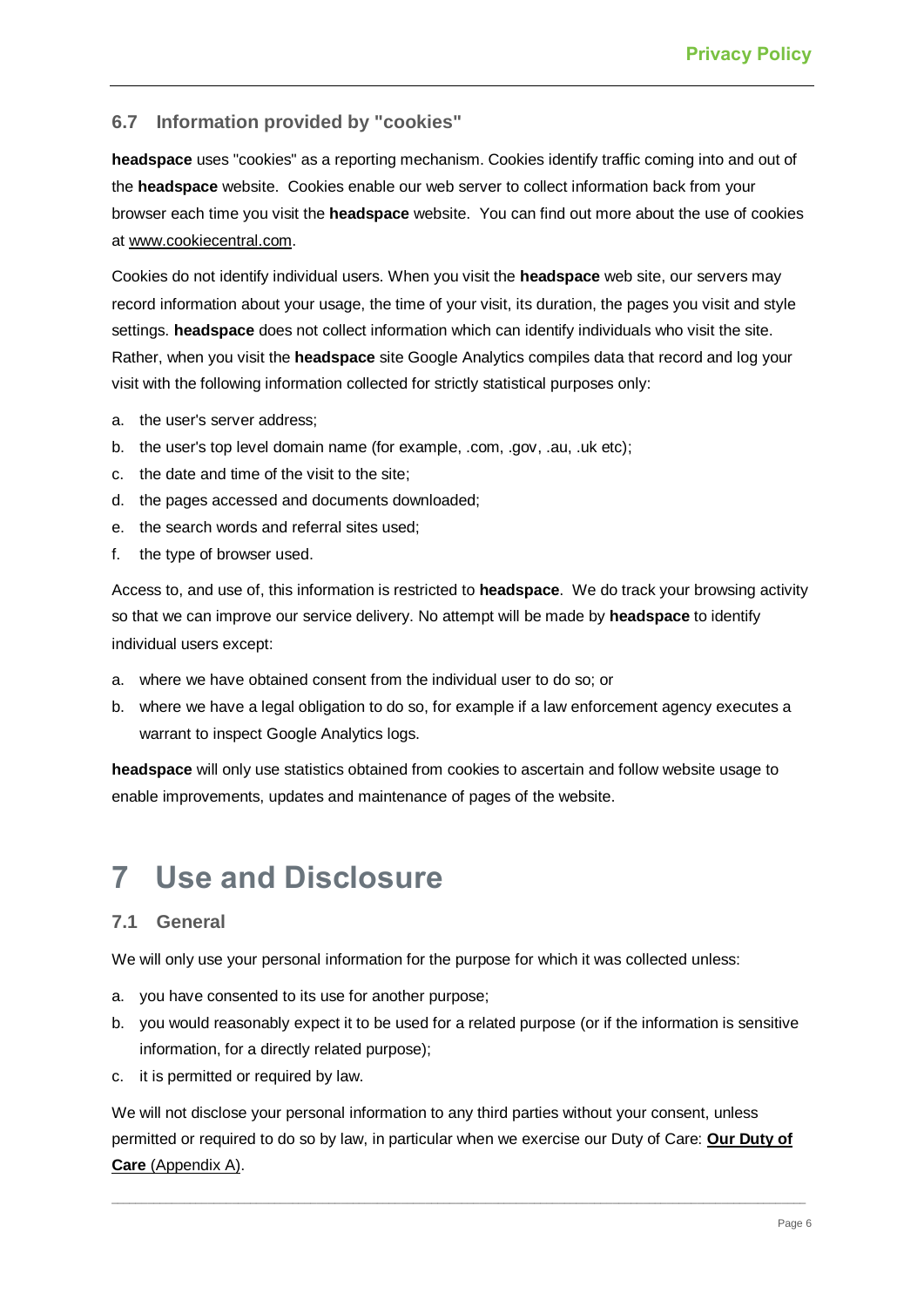Your email address will not be added to any mailing lists without your permission. Some other information you provide us will be included in statistical reporting, for example, information on gender and age. This will not contain personally identifying information.

We sometimes undertake and/or engage partners to conduct evaluation, research and reporting activities using information we provide. The information disclosed by headspace to these partners for their evaluation, research and reporting purposes will be de-identified – this means the information provided will not include your name and will not identify you as an individual.

#### <span id="page-8-0"></span>**7.2 LMS Users**

If you are an LMS User, personal information you provide will be used and accessible in the following ways:

- a. by you, so you can monitor your personal information and training progress and update that information to record changes in circumstances eg change of roles, work location or personal details and to correct any inaccuracies;
- b. by your employer (or principal, in the case of those who are contractors to **headspace** centres and **headspace**, rather than employees), so the employer / principal can track completion of training and compliance with **headspace** benchmarks for education and training. Employers / principals will only be able to access the personal information of their employees / contractors;
- c. by **headspace** Education & Training Division personnel, to track completion and compliance with **headspace** benchmarks for education and training and to develop needs based training programs. These personnel will be able to access the personal information of all users.

De-identified data will be aggregated into reports provided to the **headspace** board, executive and committees and the Commonwealth Department of Health as required under its funding agreement with **headspace**.

If you don't provide the personal information requested, you will not be able to participate in the LMS training.

### <span id="page-8-1"></span>**8 Anonymity**

#### <span id="page-8-2"></span>**8.1 General**

If you wish to access the materials on the **headspace** website without registration as a website user, you will be able to do so anonymously.

#### <span id="page-8-3"></span>**8.2 Clients**

When you register with **headspace** as an interactive website user or to use the **eheadspace**  counselling service, you have the option of not identifying yourself or using a pseudonym (nickname). However, you will be required to supply other personal information when you use the **headspace** web site and services.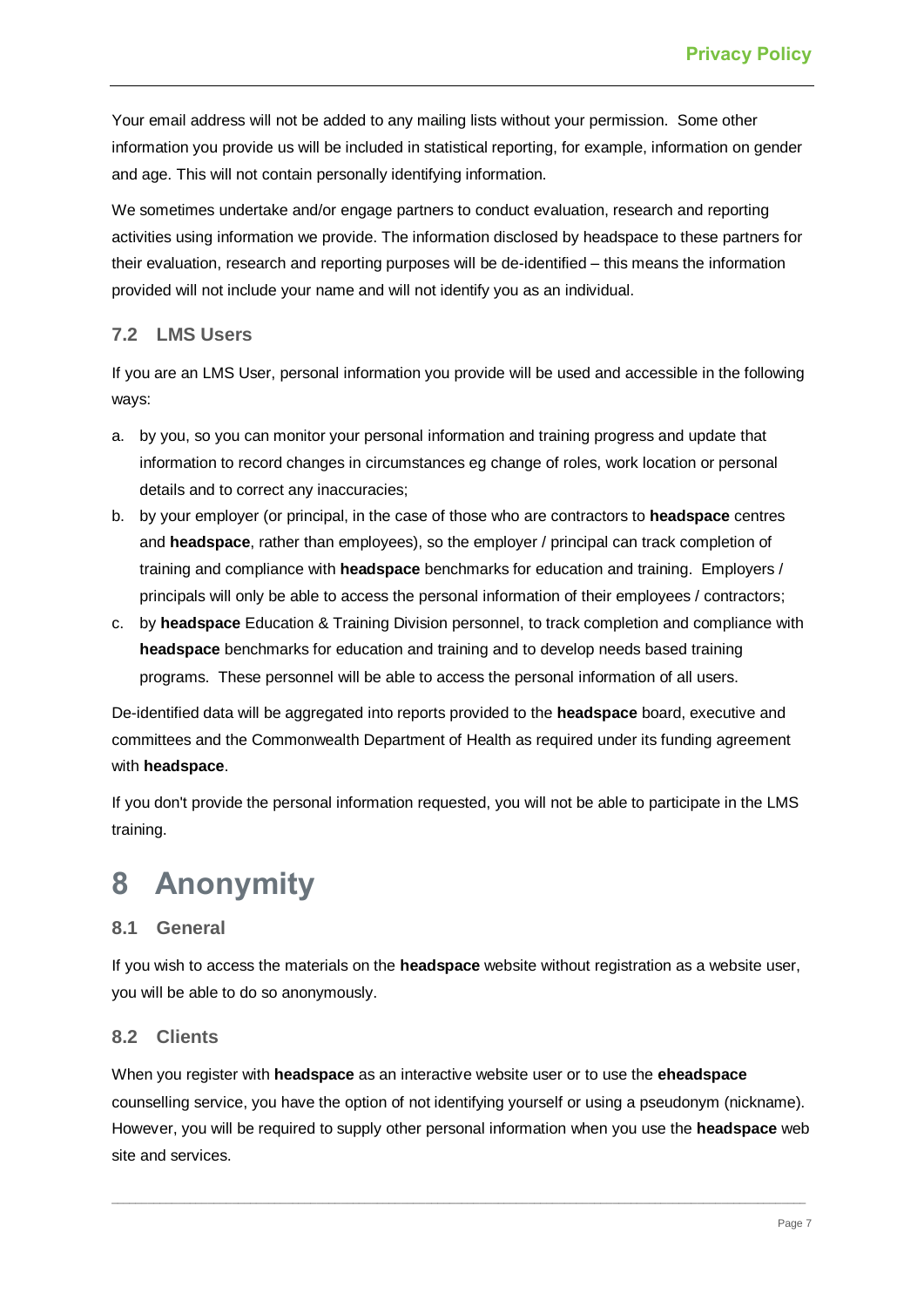In other cases, it will not be possible for **headspace** to provide services on an anonymous basis e.g. where **eheadspace** counselling services are provided as a part of the Early Youth Psychosis Service, or for LMS users.

#### <span id="page-9-0"></span>**8.3 Other**

In other cases, it is impracticable or impossible to engage with **headspace** anonymously eg as a service provider or a potential recruit.

### <span id="page-9-1"></span>**9 Data Quality and Security**

#### <span id="page-9-2"></span>**9.1 General**

We hold personal information in a number of ways including electronically and hard copy paper files held at the **headspace** office.

#### <span id="page-9-3"></span>**9.2 Data quality**

We take steps that are reasonable in the circumstances to ensure that the personal information we collect, use and disclose is accurate, current, complete and relevant. You can help us keep your information up to date by letting us know about any changes to your contact details.

#### <span id="page-9-4"></span>**9.3 Protection of personal information**

We take steps as are reasonable in the circumstances to ensure that personal information is protected from misuse, interference, loss, unauthorised access, modification and disclosure. However, no data transmission over the Internet is totally secure. Although **headspace** strives to protect such information, **headspace** gives no warranty and cannot ensure the security of any information which you send online. Accordingly, any information which you transmit to **headspace** via the Internet is transmitted at your own risk.

#### <span id="page-9-5"></span>**9.4 Retention of personal information**

Your personal information is only kept while it is required for the purpose for which it was collected, for a permitted secondary purpose or as required by law.

#### <span id="page-9-6"></span>**9.5 Credit card information**

We do not store any credit card information on our servers.

### <span id="page-9-7"></span>**10 Overseas Disclosure**

Sometimes we may store or use your information in an overseas country because a **headspace** system is located in or needs to process information overseas. **headspace** currently uses a software services provider located in New Zealand. We may need to give our software services provider access to personal information so that it can diagnose and resolve software issues. If your personal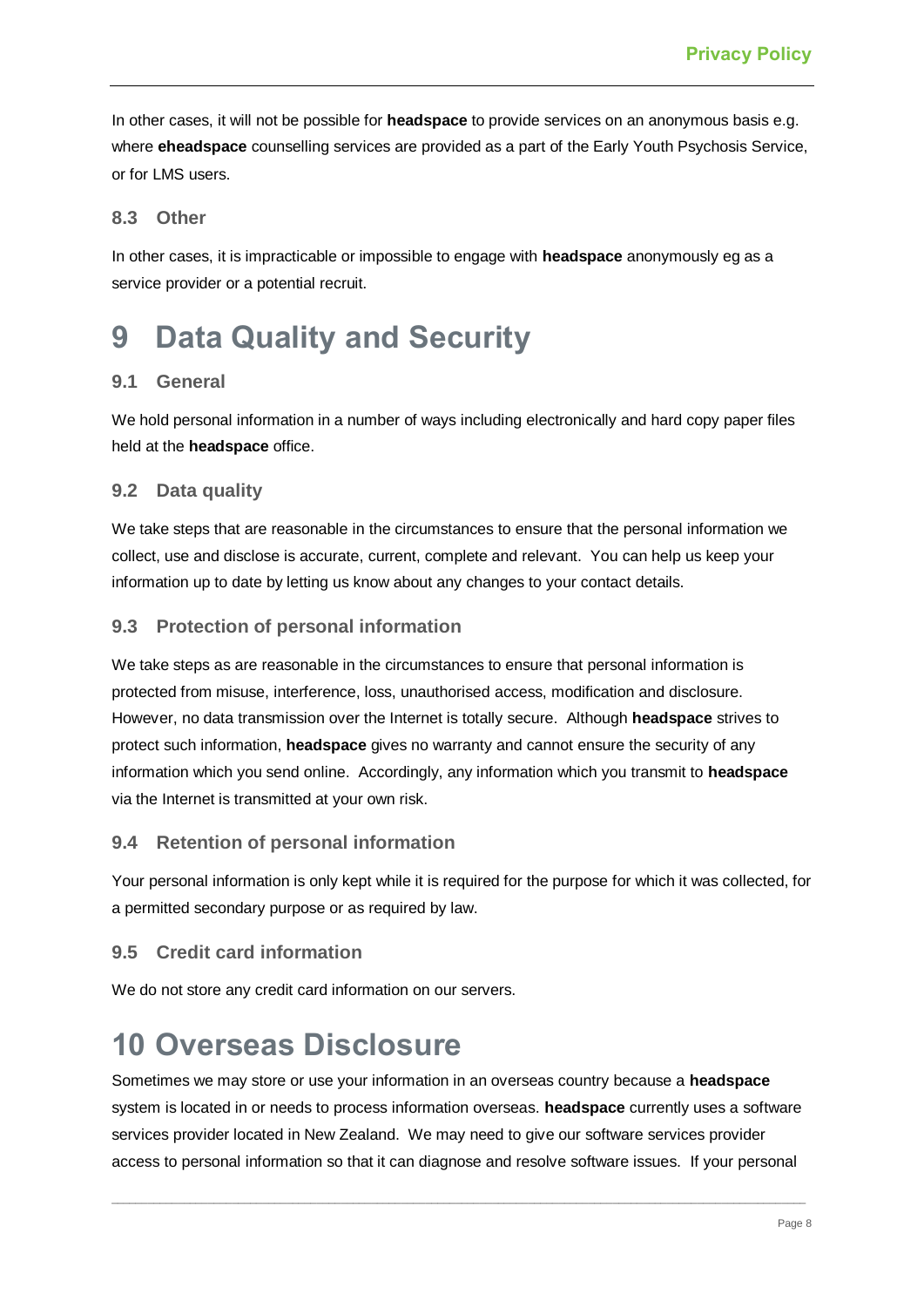information will otherwise be disclosed to a recipient overseas, we will notify you through this Privacy Policy.

### <span id="page-10-0"></span>**11 Access and Correction**

You generally have a right to have access to your personal information and to seek its correction, if it is inaccurate, out of date, incomplete, irrelevant or misleading, subject to some exceptions permitted by law. If you wish to have access to your personal information or ask that it be corrected or deleted, please contact us. We will respond to access and correction requests within a reasonable period. We may deny your request in some circumstances, but only if we are legally entitled to do so. We will give you a written explanation for any denial of an access or correction request.

## <span id="page-10-1"></span>**12 Complaints**

If you have a complaint about how we have collected or handled your personal information, please contact our Privacy Officer (see contact details below). We will investigate your complaint and communicate the outcome of our investigation within a reasonable time.

If you are not satisfied with the outcome of our investigation, you can refer your complaint to the Office of the Australian Information Commissions at enquiries@oiac.gov.au or in some instances, to some other regulator such as the statutory body in your State or Territory responsible for health complaints.

# <span id="page-10-2"></span>**13 Contact Us**

If you wish to access your personal information or have any questions about our Privacy Policy, please contact [privacy@headspace.org.au](mailto:privacy@headspace.org.au) or phone (03) 9027 0100 and ask for the Privacy Officer.